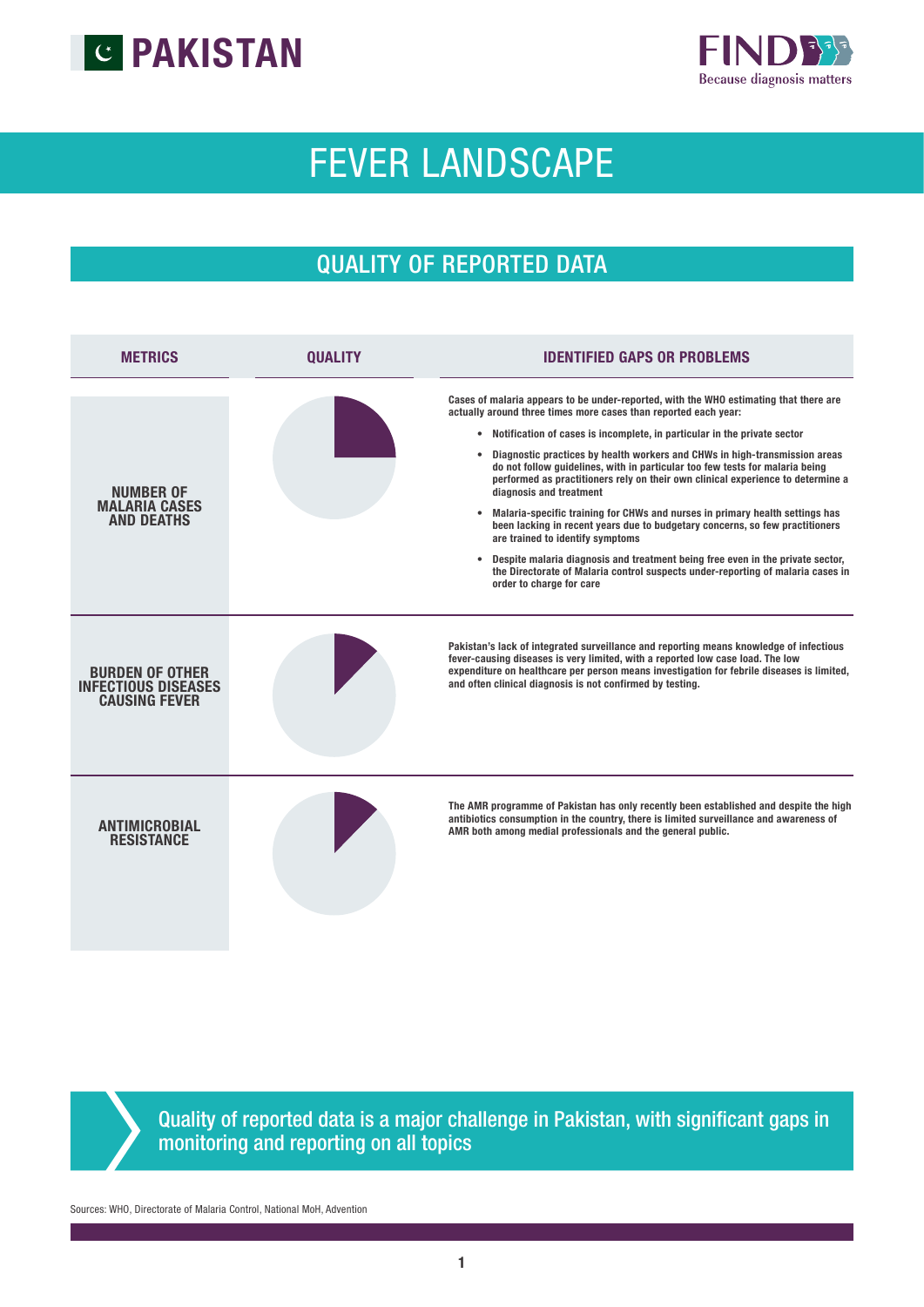

### FOCUS ON MALARIA SITUATION

#### API\* OF Pf (2017)

#### API\* OF Pv (2017)







API: ANNUAL PARASITE INCIDENCE

#### SUSPECTED CASES TESTED AND TEST POSITIVITY IN PUBLIC HOSPITALS

| <b>Governmental data</b>                                         | 2010 | 2015 | 2017 |
|------------------------------------------------------------------|------|------|------|
| <b>Share of suspected</b><br>cases tested<br>(RDT or microscopy) | 52%  | 59%  | 78%  |
| <b>Test positivity</b><br>(RDT or microscopy)                    | 7%   | 5%   | 4%   |



#### GOVERNMENTAL DATA

REPORTED DATA MAY SUFFER FROM SYSTEMATIC BIASES IN COLLECTION OR REPORTING

#### MALARIA EPIDEMIOLOGICAL PROFILE (2017)

| <b>Parasite</b><br>prevalence<br>per 1,000              |                                                   | 1.7                                                     |                                                         |  |
|---------------------------------------------------------|---------------------------------------------------|---------------------------------------------------------|---------------------------------------------------------|--|
| <b>Population in</b><br>area:                           | <b>Malaria</b> free                               | Low<br>transmission<br>$(0-1)$ case per<br>$1,000$ pop) | High<br>transmission<br>$($ >1 case per<br>$1,000$ pop) |  |
|                                                         | 3.3M<br>(2%)                                      | 136.7M<br>(69%)                                         | 57M<br>(29%)                                            |  |
| <b>Major</b><br>plasmodium<br>species                   | <i>P. falciparum</i> : 21%; <i>P. vivax</i> : 78% |                                                         |                                                         |  |
| <b>HRP2</b> deletion<br>$>5\%$                          | Not confirmed, considered unlikely                |                                                         |                                                         |  |
| <b>Reported number</b><br>of tests performed            | 6.5M                                              |                                                         |                                                         |  |
| <b>Reported</b><br>confirmed cases<br>(health facility) | 351K                                              |                                                         |                                                         |  |
| Estimated cases*                                        | 956K [726K - 1,300K]                              |                                                         |                                                         |  |
| <b>Reported deaths</b>                                  | 113                                               |                                                         |                                                         |  |
| Estimated deaths*                                       | 805 [159 – 1,500]                                 |                                                         |                                                         |  |

*P. vivax* is the main species of malaria, with almost the entire population at risk Testing has increased significantly in recent years, to almost 80% of suspected cases

Note: (\*) WHO estimate. Sources: WHO, Advention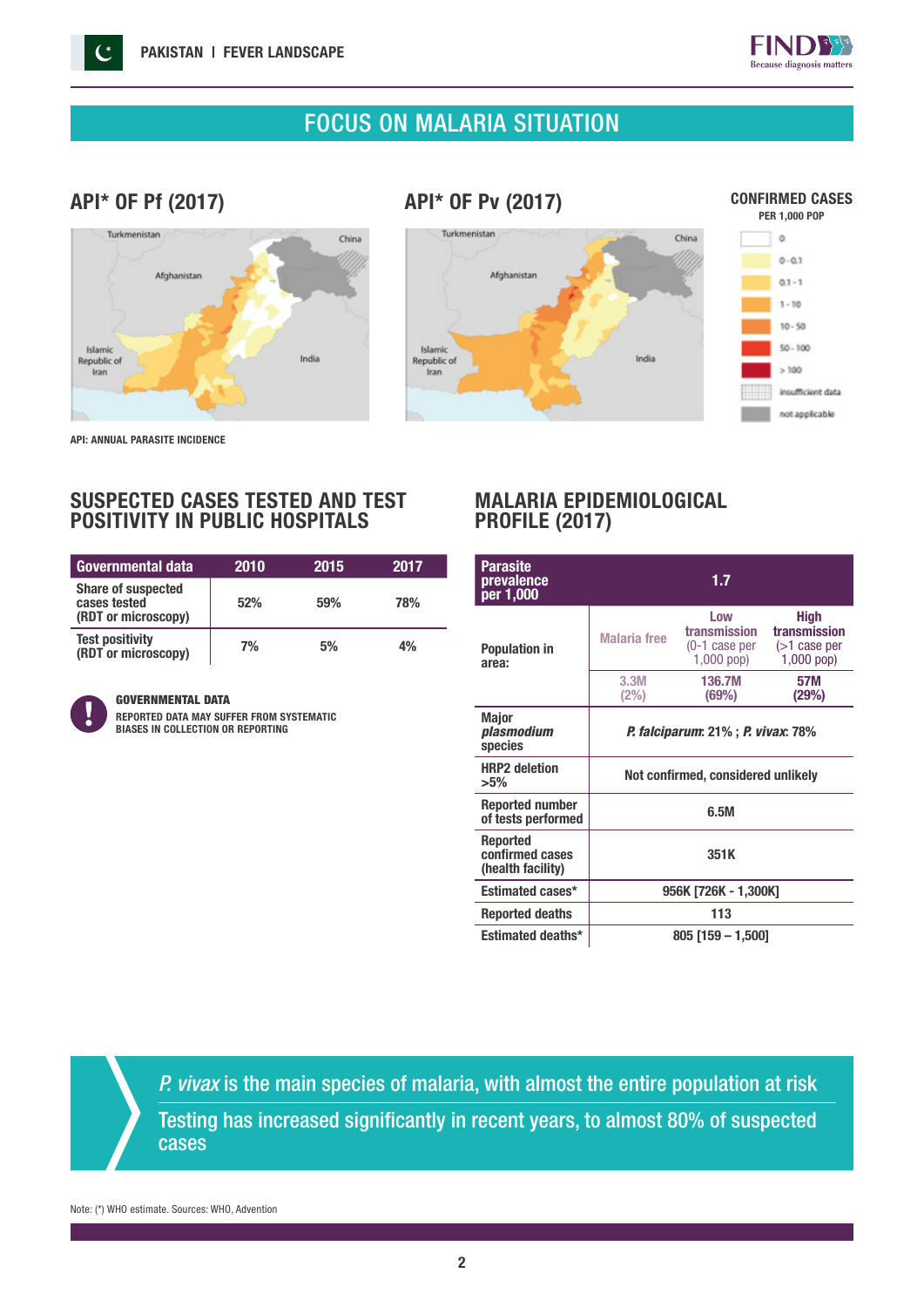## NATIONAL MALARIA STRATEGY PLAN AND SURVEILLANCE

**FINDB** Because diagnosis matters

| <b>DECISION-MAKERS</b>                                                            | <b>OTHER MALARIA</b><br><b>INFLUENCERS</b><br>(NATIONAL)                                                                                                                                                                                                                                                                                                                                                                                                                                                                                  | OTHER MALARIA<br><b>INFLUENCERS</b><br>(INTERNATIONAL)        |                                                                                                                                                                                                                                                          |  |
|-----------------------------------------------------------------------------------|-------------------------------------------------------------------------------------------------------------------------------------------------------------------------------------------------------------------------------------------------------------------------------------------------------------------------------------------------------------------------------------------------------------------------------------------------------------------------------------------------------------------------------------------|---------------------------------------------------------------|----------------------------------------------------------------------------------------------------------------------------------------------------------------------------------------------------------------------------------------------------------|--|
| <b>Directorate of Malaria Control (DMC)</b><br>National MoH*                      | <b>State Ministries of Health</b><br><b>Provincial Malaria Control Programmes</b><br>Local NGOs (eg. Balochistan Rural<br>Support Program, Indus Health Network,<br>Pakistan Lions Youth Council)                                                                                                                                                                                                                                                                                                                                         | <b>World Health</b><br><b>Organization</b><br>The Global Fund | Save the<br>Children.                                                                                                                                                                                                                                    |  |
| <b>TARGET</b>                                                                     | <b>By 2020</b><br>areas<br>$\bullet$                                                                                                                                                                                                                                                                                                                                                                                                                                                                                                      |                                                               |                                                                                                                                                                                                                                                          |  |
| <b>KEY DIAGNOSTIC-RELATED</b><br><b>INTERVENTIONS TO</b><br><b>ACHIEVE TARGET</b> | Provide over 80% of at-risk population with quality assured diagnosis and treatment of<br>malaria<br>Achieve 80% community awareness on the benefits of early diagnosis and treatment of<br>malaria<br>Improve monitoring, evaluation, accountability and learning processes for malaria at local<br>health facilities and care givers                                                                                                                                                                                                    |                                                               |                                                                                                                                                                                                                                                          |  |
| <b>HEALTH FACILITY</b><br><b>REPORTING RATE</b>                                   |                                                                                                                                                                                                                                                                                                                                                                                                                                                                                                                                           |                                                               |                                                                                                                                                                                                                                                          |  |
| 40%<br>3,396 FACILITIES                                                           | The Directorate of Malaria is responsible for the national surveillance system, which<br>currently includes three reporting systems (District Health Information System for<br>clinical diagnoses, Malaria Information System for confirmed diagnoses and the Facility<br>Monthly Report for facilities in districts with high malaria burden) but harmonization is<br>being pursued<br>Inclusion of private health providers in surveillance systems remains limited<br>The WHO also operates a Desease Early Warning System in Pakistan |                                                               |                                                                                                                                                                                                                                                          |  |
|                                                                                   |                                                                                                                                                                                                                                                                                                                                                                                                                                                                                                                                           |                                                               | • Reduce the malaria burden by 75% in high and moderate endemic districts<br>by achieving $<$ 5 API in high endemic areas and $<$ 1 API in moderate endemic<br>Eliminate malaria in low endemic districts (0 API)<br><b>MALARIA SURVEILLANCE SYSTEMS</b> |  |

Pakistan's malaria programme aims mainly to control the burden in endemic states

Reporting remains fragemented and almost exclusively in the public sector

Note: (\*) Ministry of National Health Services Regulations and Coordination. Sources: DMC, National MoH, Advention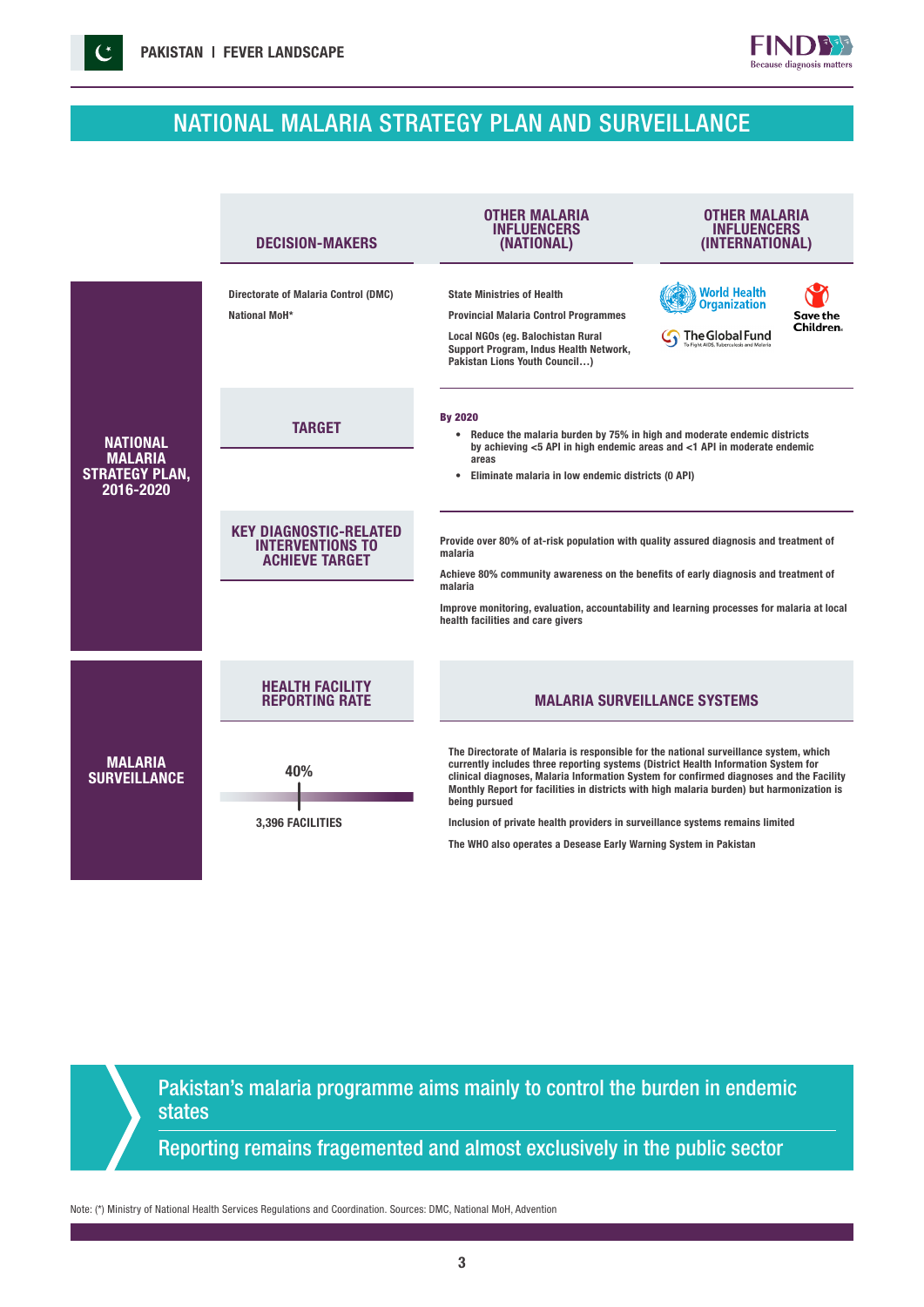$\mathcal{C}$ 



 $FIND$ 

Because diagnosis matters

|                                          |                                                                 | <b>PRIORITY COUNTRIES*</b> |                 |                  |                         |                                    |                |                 |
|------------------------------------------|-----------------------------------------------------------------|----------------------------|-----------------|------------------|-------------------------|------------------------------------|----------------|-----------------|
|                                          |                                                                 | ★<br><b>VIET NAM</b>       | <b>CAMBODIA</b> | <b>S. AFRICA</b> | $\odot$<br><b>INDIA</b> | $\mathcal{C}^*$<br><b>PAKISTAN</b> | <b>MYANMAR</b> | <b>THAILAND</b> |
|                                          | <b>Parasite prevalence</b><br>per 1,000 population              | <1                         |                 | <1               | < 1                     | 1.7                                | -1             | <1              |
|                                          | <b>Population living in</b><br>malaria free area                | 25.1M<br>(26%)             | 4.7M<br>(29%)   | 51M<br>(90%)     | 87.9M<br>(7%)           | 3.3M<br>(2%)                       | 21.8M<br>(40%) | 34M<br>(50%)    |
| <b>MALARIA</b><br><b>EPIDEMIOLOGICAL</b> | <b>Population living in</b><br>low transmission area            | 63.9M<br>(67%)             | 3.6M<br>(23%)   | 3.4M<br>(6%)     | 1,100M<br>(81%)         | 136.7M<br>(69%)                    | 23.6M<br>(44%) | 28.5M<br>(42%)  |
| <b>PROFILE</b>                           | <b>Population living in</b><br>high transmission area           | 25.1M<br>(7%)              | 7.7M<br>(48%)   | 2.3M<br>(4%)     | 162.5M<br>(12%)         | 57M<br>(29%)                       | 8.5M<br>(16%)  | 5.4M<br>(8%)    |
|                                          | <b>Proportion of</b><br>P. falciparum                           | 64%                        | 58%             | 90%              | 62%                     | 21%                                | 66%            | 42%             |
|                                          | Proportion of P. vivax                                          | 35%                        | 41%             | 5%               | 37%                     | 78%                                | 34%            | 58%             |
|                                          |                                                                 |                            |                 |                  |                         |                                    |                |                 |
| <b>MALARIA CASES</b><br><b>AND DEATH</b> | <b>Country's reported</b><br>tested cases                       | 2.6M                       | <b>168K</b>     | <b>56K</b>       | <b>125M</b>             | 6.5M                               | 664K           | 1.1M            |
|                                          | <b>Country's reported</b><br>confirmed cases                    | 4.5K                       | 36K             | 22K              | 0.8M                    | 351K                               | <b>78K</b>     | 8K              |
|                                          | <b>WHO's estimated</b><br>cases                                 | 5.5K                       | <b>208K</b>     | 22.5K            | 9.6M                    | 956K                               | <b>240K</b>    | 52K             |
|                                          | <b>Country's reported</b><br>deaths                             | 6                          | 1               | 301              | 0.2K                    | 113                                | 37             | 33              |
|                                          | <b>WHO's estimated</b><br>deaths                                | 9                          | 345             | 274              | 16.7K                   | 805                                | 490            | $50$            |
|                                          |                                                                 |                            |                 |                  |                         |                                    |                |                 |
| <b>AMR</b><br><b>LANDSCAPE</b>           | <b>Average DDD**/person</b><br>in 2015<br>(Avg in LMICs is 4.9) | 11.5                       |                 | 9.2              | 4.9                     | 7.1                                |                | 6.7             |
|                                          | <b>Endorsement of the</b><br><b>AMR National Plan</b>           | 2013                       | 2014            | 2014             | 2017                    | 2017                               | 2017           | 2016            |

Notes: (\*) Last available year; (\*\*) Defined Daily Dose allowing for cross-country comparison. Sources: WHO, World Bank, GF, interviews, Advention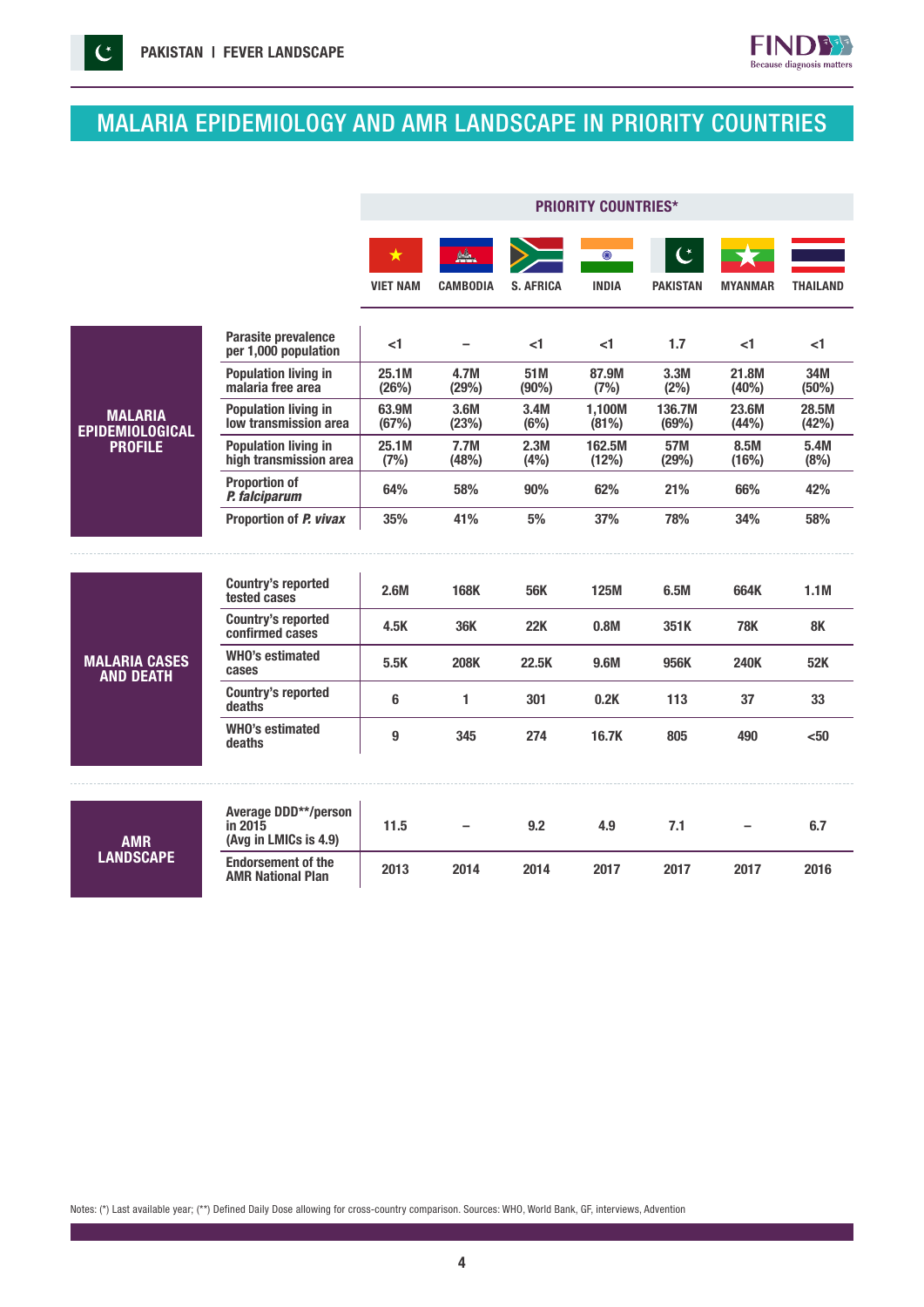



## OTHER INFECTIOUS DISEASES CAUSING FEVER

|                                                                    | <b>ENDEMICITY</b>                                                         | <b>SURVEILLANCE</b><br><b>SYSTEMS</b>                                         | <b>CASES</b><br>Œ<br><b>PER YEAR*</b> | <b>INTEREST</b><br><b>FOR AN RDT</b>                                                        |
|--------------------------------------------------------------------|---------------------------------------------------------------------------|-------------------------------------------------------------------------------|---------------------------------------|---------------------------------------------------------------------------------------------|
| <b>Dengue</b><br><b>Denque virus</b>                               | <b>Endemic in all states,</b><br>most cases are from<br>eastern regions   |                                                                               | $2 - 20K$                             | <b>Strong demand for</b><br>an RDT targeting a<br>common pathogen                           |
| <b>Chikungunya</b><br>Chikungunya virus                            | <b>Local transmission</b><br>confirmed, possibly<br>endemic, lack of data | No national<br>surveillance and<br>detection programme,<br>only investigation | $<$ 1 $K$<br>1 epidemic               | Low demand for an<br>RDT as the pathogen's<br>endemicity is<br>unconfirmed                  |
| <b>Zika</b><br>Zika virus                                          | No confirmed cases,<br>possibly endemic                                   | of epidemics                                                                  | n.a.                                  | Low demand for an<br>RDT as the pathogen's<br>endemicity is<br>unconfirmed                  |
| <b>Melioidosis</b><br><b>Burkholderia</b><br>pseudomallei bacteria | No confirmed cases.<br>probably endemic                                   |                                                                               | n.a.                                  | Low demand for an<br>RDT as the pathogen's<br>endemicity is<br>unconfirmed                  |
| <b>Leptospirosis</b><br>Leptospira genus<br>hacteria               | Probably endemic,<br>lack of data                                         | No formal<br>surveillance                                                     | n.a.                                  | Low demand for an<br>RDT as the pathogen's<br>endemicity is<br>unconfirmed                  |
| <b>Scrub typhus</b><br>Orientia tsutsugamushi<br>bacteria          | <b>Endemic in the eastern</b><br>states, lack of data                     | system                                                                        | n.a.                                  | <b>Moderate demand</b><br>for an RDT despite<br>endemicity due to a<br>lack of surveillance |
| <b>Murine typhus</b><br>Rickettsia typhi<br>bacteria               | Possibly endemic,<br>lack of data                                         |                                                                               | n.a.                                  | Low demand for an<br>RDT as the pathogen's<br>endemicity is<br>uncertain                    |

The limited surveillance system in Pakistan strongly limits understanding of the endemicity of infectious diseases and interest for a related RDT

Note: (\*) Best data available, reported data. Sources: National MoH, Advention